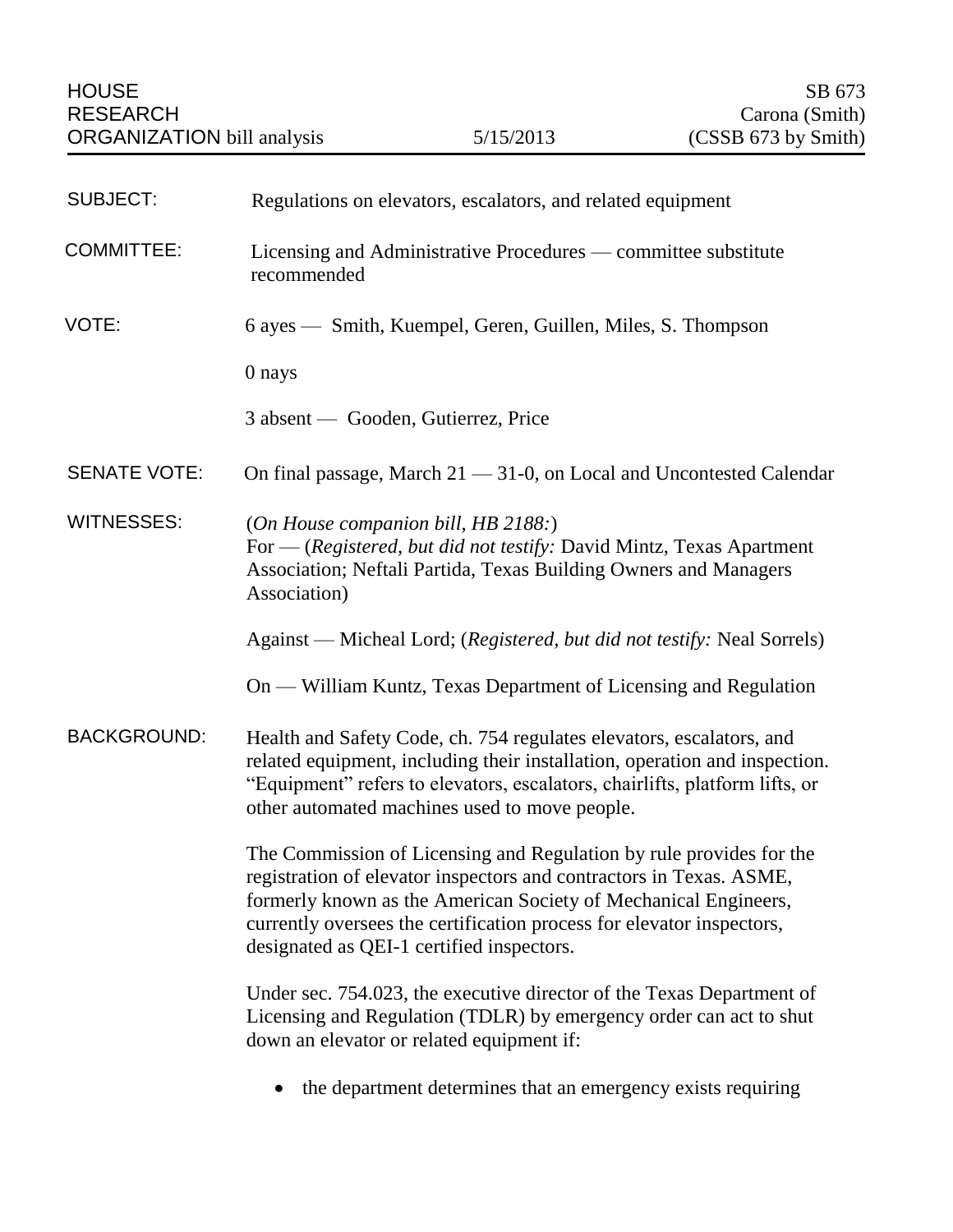immediate action to protect the public safety; or

• the equipment has not had an annual inspection in more than two years and the building owner receives notice that the equipment must be inspected.

Sixty days following the issuance of notice, TDLR can give notice of the department's intent to disconnect power or lock down the elevator equipment by emergency order within seven days. If an emergency order to disconnect power or lock out equipment is issued, the building owner or manager may have the power reconnected or the equipment unlocked only if:

- a registered inspector, contractor or department representative verifies that the threat has been mitigated; and
- the building owner reimburses the department for all expenses related to the disconnection of power or lockout.

DIGEST: CSSB 673 would authorize the Commission of Licensing and Regulation to adopt rules for:

- the certification of elevator inspectors;
- the registration of elevator contractors;
- the procedures for issuing and displaying a certificate of compliance;
- liability insurance, which would have to be written by a stateauthorized insurer or an eligible surplus lines insurer;
- maintenance control programs, maintenance, repair, parts manuals, and product-specific inspection, testing, and maintenance procedures;
- reporting accidents and related conditions to TDLR; and
- testing elevator-related equipment.

The bill would repeal the following sections of Health and Safety Code, cha. 754:

- subchapter A, which governs elevator safety device requirements;
- sec. 754.0171 (d) and (e), which currently requires contractors to submit initial and subsequent quarterly reports on elevator repair and maintenance work to TDLR;
- sec. 754.022, which currently requires TDLR to send notices to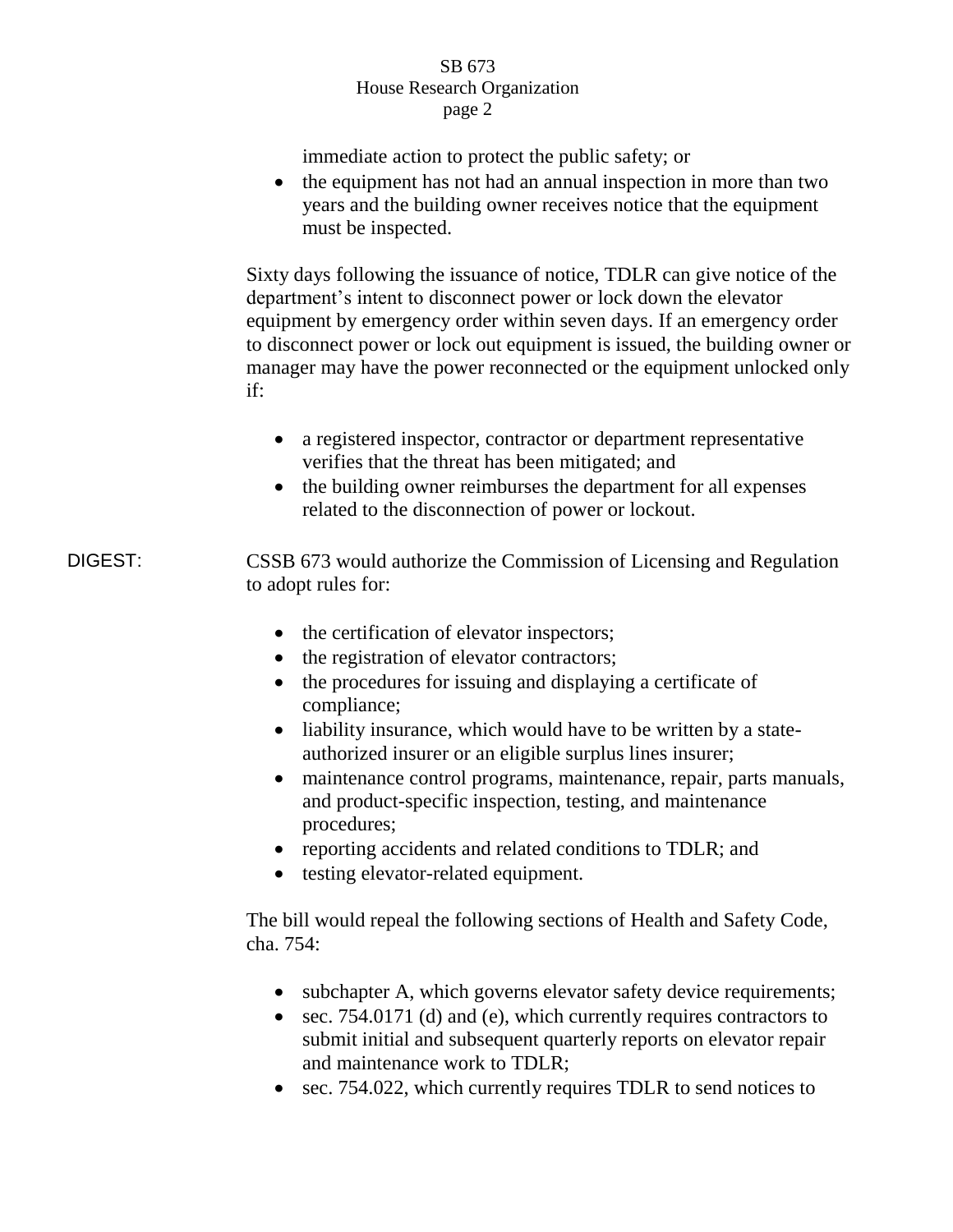building owners who have not complied with elevator inspection requirements;

- sec. 754.024, which currently makes a building owner's failure to remedy a notice of noncompliance within 61 days a class C misdemeanor; and
- sec. 754.023, which currently governs investigation, registration proceedings, injunction, and emergency orders, all of which would be replaced by new provisions in CSSB 673.

The commission could require inspection reports, other documents, and fees to be filed according to TDLR specifications, including electronically.

**New requirements for inspectors.** The bill would add the term "inspector," meaning someone who inspects equipment and witnesses tests specified in standards issued by ASME and the American Society of Civil Engineers. The term "registered elevator inspector" would replace a reference to ASME code, "QEI-1 certified inspector," throughout ch. 754.

Inspectors would be certified according to the rules of the commission rather than ASME and would have to comply with any commissionestablished continuing education requirements. The executive director could set a fee for reviewing and approving continuing education providers and courses for elevator inspectors.

Inspectors would not be able to inspect equipment if the inspector or the inspector's employer had a financial or personal conflict of interest or if there was an appearance of impropriety with regard to the inspection.

TDLR's standard guidelines for license expiration and renewal, as well as license reciprocity, also would apply for licensed inspectors under ch. 754.

**Exemptions.** The bill would exempt from the requirements of ch. 754 equipment located in a federally owned and operated building or equipment located in an industrial facility, grain silo, radio antenna, bridge tower, underground facility, or dam, to which access was limited primarily to employees.

**Certificates of compliance and noncompliance delays.** The bill would eliminate language specifying the information that the certificate of compliance would contain. TDLR, instead of the commission, would stipulate the format and information that would be required to appear in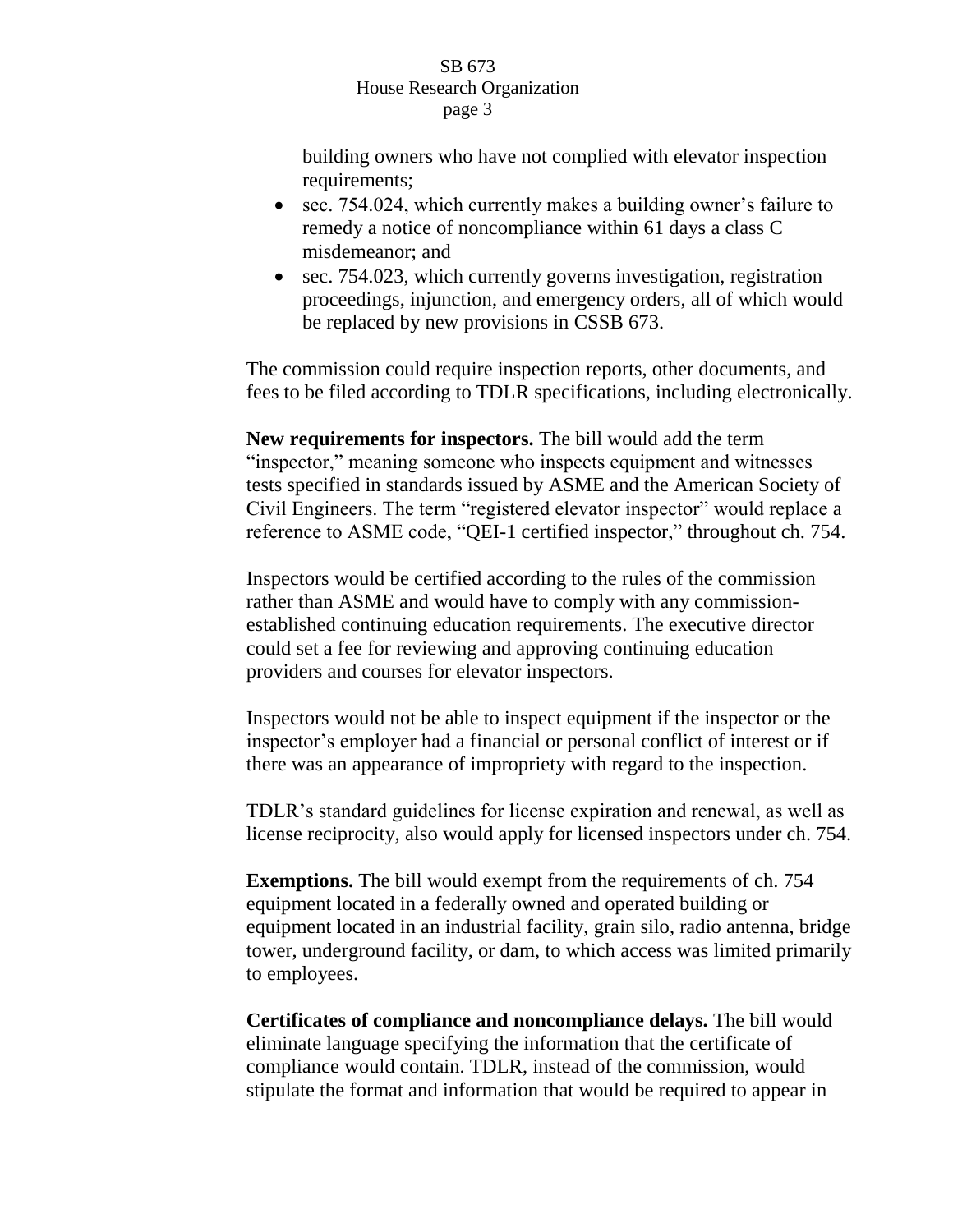inspection reports, certificates of compliance, and other documents.

The executive director of TDLR would be able to grant a delay for compliance with the commission's codes and adopted standards regarding an elevator or related equipment if the executive director determined that passenger or worker safety were not seriously threatened, rather than if compliance was not readily achievable under the Americans with Disabilities Act. The period of noncompliance could not exceed three years, except as otherwise determined by the executive director.

**Equipment inspection.** TDLR would be able to conduct an inspection or investigation of equipment if the executive director believed the equipment on the property posed an imminent and significant danger or that an accident involving equipment had occurred. TDLR would be granted access to any area otherwise shut off to the general public to conduct its investigation or inspection.

A registered elevator inspector would issue an inspection report no later than five days after days after the date of inspection, rather than the 10 days under current law.

The commission would be able to require a re-inspection or recertification if the equipment had been altered, if the equipment posed a significant threat to passenger and work safety, or if an annual inspection report indicated that an existing violation had continued longer than permitted in a delay granted by the executive director.

**Duties of owners.** The bill would define "owner" as a person, company, corporation, authority, commission or other entity that held title to a building with elevators, escalators, or other equipment located within.

The owner of a property containing elevator equipment would have to file the required inspection report and all fees within 30 days of the inspection, rather than within the 60 days allowed under current law.

The bill would eliminate language specifying the manner and place in which owners must display the equipment inspection certificate, requiring instead that they display it in a publicly visible area as defined by commission rule.

Owners would be required to ensure that their equipment was maintained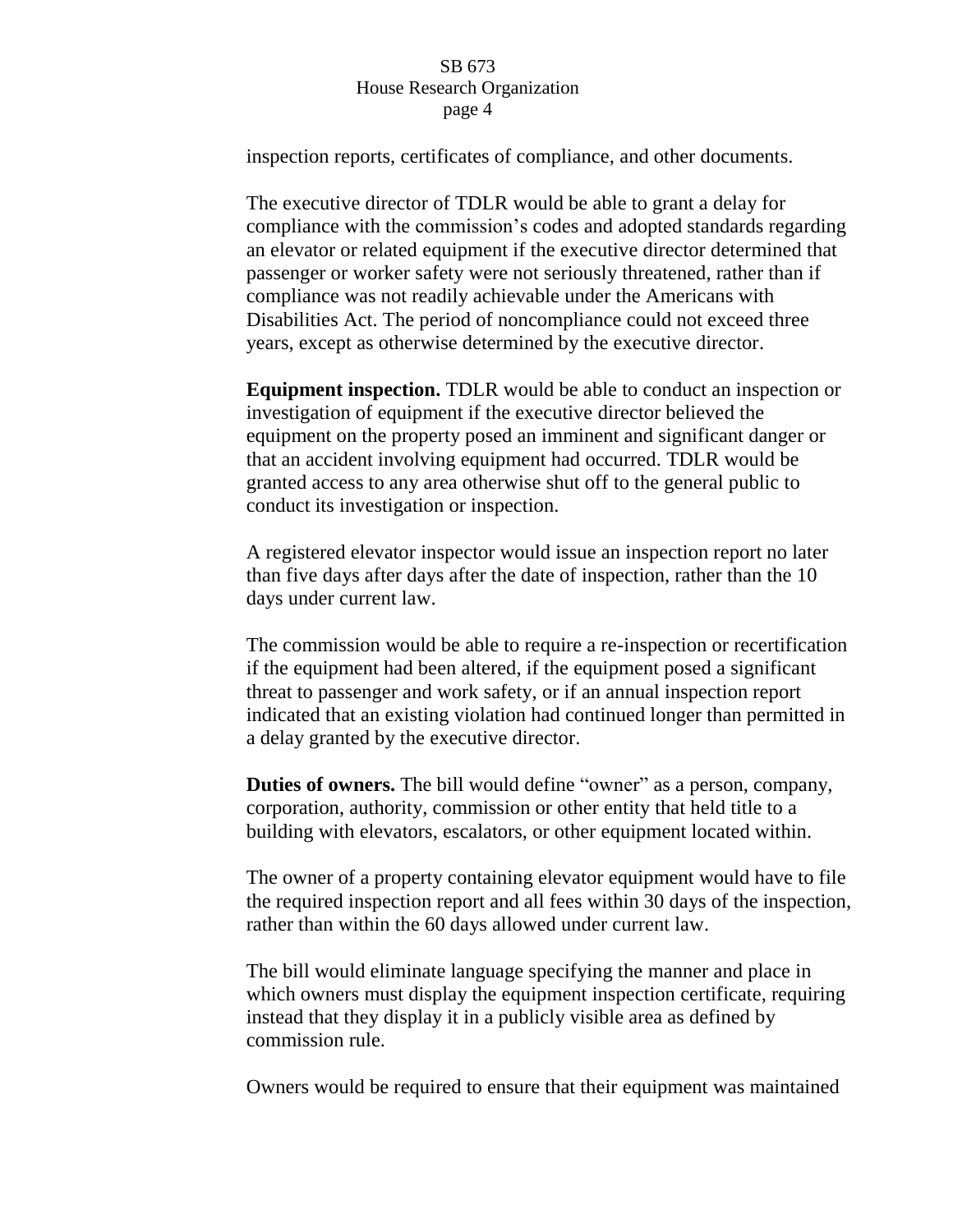in compliance with the commission's adopted standards and codes. Owners would report each accident to TDLR within one day rather than within the 72 hours allowed under current law.

**Elevator advisory board.** The nine-member elevator advisory board would meet when TDLR's executive director or the presiding officer of the Commission of Licensing and Regulation called a meeting, rather than twice a calendar year. The board would be charged with additional duties relating to recommendations for the maintenance and testing of equipment.

**Removing a registration.** The commission or executive director of TDLR could deny, suspend, or revoke a registration and assess an administrative penalty against a person who:

- obtained a registration by fraud;
- falsified a report to the executive director; or
- violated statute or rules relating to elevators and related equipment.

A person whose registration was denied, suspended or revoked could appeal under the Administrative Procedure Act.

**Civil actions.** In addition to administrative penalties, the attorney general or the executive director of TDLR could take preemptive action to prevent or restrain a violation by filing for injunctive relief. Additionally, the attorney general or executive director could file an action to collect a civil penalty of up to \$5,000 per day for each violation. These actions would have to be filed in a Travis County district court, and the attorney general and TDLR could recover reasonable expenses incurred in filing these actions.

**Emergency orders.** The executive director of TDLR could issue an emergency order if the director determined that immediate action to protect the public health and safety was necessary. An emergency order could require a building owner to lock out or disconnect power to the equipment if the department decided passengers and workers were in imminent and significant danger or an annual inspection had not been performed in more than two years. The equipment would only be reconnected after a registered elevator inspector, contractor, or department representative verified in writing that the threat had been mitigated, at which point the executive director or designee would issue written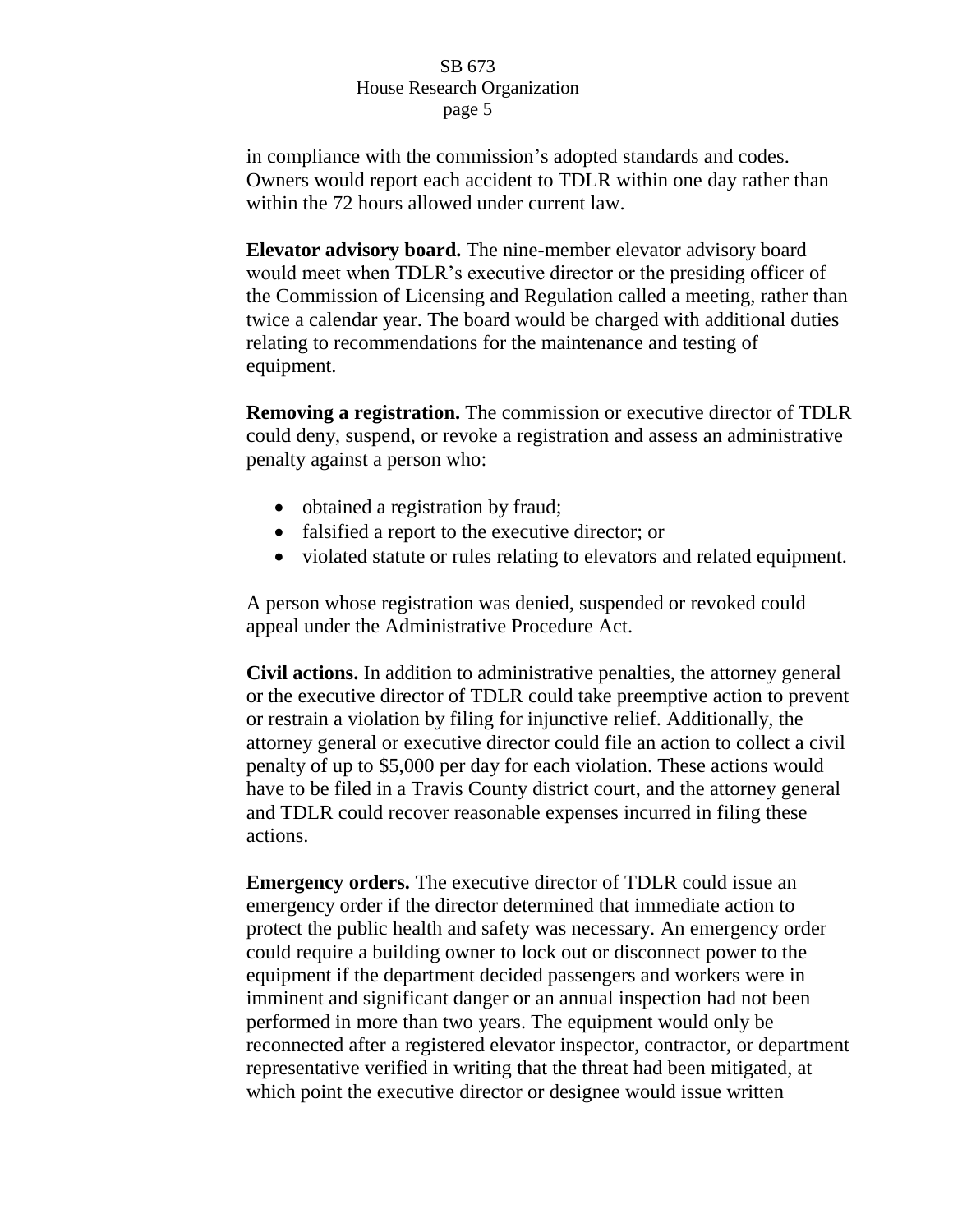|                           | permission to reconnect or unlock the equipment and notify the owner.                                                                                                                                                                                                                                                                                                                                                                                                                                                                                                                                                                                                                                                                                                                      |
|---------------------------|--------------------------------------------------------------------------------------------------------------------------------------------------------------------------------------------------------------------------------------------------------------------------------------------------------------------------------------------------------------------------------------------------------------------------------------------------------------------------------------------------------------------------------------------------------------------------------------------------------------------------------------------------------------------------------------------------------------------------------------------------------------------------------------------|
|                           | The Commission of Licensing and Regulation would adopt rules to<br>implement CSSB 673 by January 1, 2014.                                                                                                                                                                                                                                                                                                                                                                                                                                                                                                                                                                                                                                                                                  |
|                           | The bill would take effect September 1, 2013, and would apply only to<br>offenses committed on or after that date or inspections initiated on or after<br>January 1, 2014.                                                                                                                                                                                                                                                                                                                                                                                                                                                                                                                                                                                                                 |
| <b>SUPPORTERS</b><br>SAY: | CSSB 673 would strengthen TDLR's oversight of elevator safety. The bill<br>represents the culmination of a wide-ranging review of the regulatory<br>statute governing elevators and related equipment. This review was<br>spurred by two events — the recent death of a woman who fell from an<br>elevator that had been negligently maintained in San Antonio's Crockett<br>Hotel and the phasing out of ASME's elevator inspector program.                                                                                                                                                                                                                                                                                                                                               |
|                           | CSSB 673 would enable the department to request important<br>documentation, including parts manuals and other product-specific<br>information, while streamlining the access of such documentation by<br>allowing the department to request that it be submitted electronically.                                                                                                                                                                                                                                                                                                                                                                                                                                                                                                           |
|                           | The bill also would tighten a number of safety-related deadlines, requiring<br>inspectors to issue inspection reports five days after the inspection date<br>and owners to submit incident reports to TDLR within one day of the<br>incident.                                                                                                                                                                                                                                                                                                                                                                                                                                                                                                                                              |
|                           | CSSB 673 would add teeth to the enforcement actions the state could take<br>against violators of elevator-related regulations, which would help ensure<br>that elevators were properly maintained in light of the recent tragedy at the<br>Crockett Hotel. The executive director of TDLR could still issue<br>emergency orders to shut off an elevator after two years without an<br>inspection, but the director no longer would be required to issue multiple<br>notices to the owner that the equipment would be shut down. In addition,<br>the attorney general or executive director would have the power to sue for<br>injunctive relief and the assessment of a stiff monetary penalty, which<br>further would deter negligent owners from failing to maintain their<br>equipment. |
|                           | Many of the changes proposed in CSSB 673 reflect the discontinuation of                                                                                                                                                                                                                                                                                                                                                                                                                                                                                                                                                                                                                                                                                                                    |

the ASME elevator inspector certification program, which granted inspectors the QEI-1 certification. The bill therefore would remove